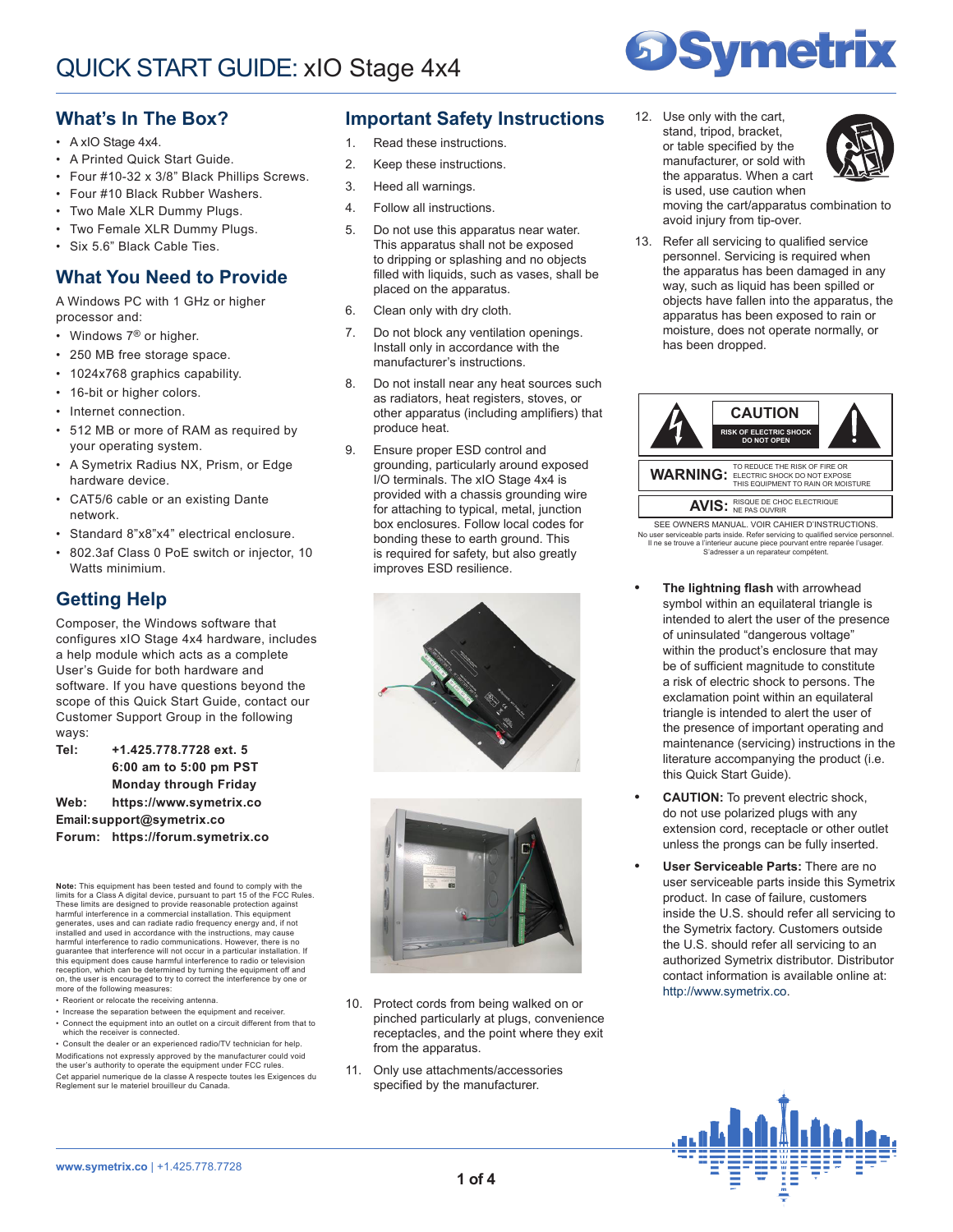### **Software Installation**

Composer is the software that provides real-time set-up and control of xIO Stage 4x4 from a Windows PC environment.

Use the following procedure to install Composer on your computer.

#### **From the Symetrix web site (http://www.symetrix.co):**

- 1. Download the Composer software installer from the Symetrix web site.
- 2. Double-click on the file you just downloaded and follow the on screen directions to install.

After installing the software, refer to the Help File for full connection and configuration information.

### **PHY Dante Devices**

This device does not have an internal switch. The Ethernet jack is connected directly to the Dante PHY (Ethernet physical transceiver), as opposed to through a switch. This means you must connect the Dante port to a switch before connecting it to another PHY Dante device to avoid audio dropouts on Dante channels. Dante PHY devices include many Ultimo-based devices on the market as well as the specific Symetrix hardware listed below:

- Prism (4x4, 8x8, 12x12, and 16x16)
- $\cdot$  xln 4
- xOut 4
- xIO 4x4
- xIO Stage 4x4

### **System Setup**

The xIO Stage 4x4 does not function stand-alone, as Composer software cannot communicate with them directly. Therefore, xIO Stage 4x4 requires a Radius NX, Prism or Edge unit to be present in the system to act as the communications bridge. A successful system setup requires that you first establish communications with an Radius NX, Prism, or Edge unit.

#### **Basic Connections**

1. Connect your PC to an Ethernet port on the Radius NX, Prism, or Edge unit.

- To power the xIO Stage 4x4, connect the Dante port to a PoE injector or PoE enabled switch port.
- 3. Daisy chain a CAT5/6 cable from either the LAN port on the PoE injector or from the PoE switch.

### **Network Setup**

#### **About DHCP**

Radius NX, Prism, and Edge boot with DHCP enabled by default. This means that as soon as you connect it to a network, it will look for a DHCP server in order to obtain an IP address. If a DHCP server is present, Radius NX, Prism, and Edge will obtain an IP address from it. This process may take several minutes. With your PC attached to the same network, and thus getting its IP address from the same DHCP server, all will be ready to go.

If your network does not have a DHCP server, Radius NX, Prism, and Edge will not be able to obtain an IP address. While waiting, Radius NX, Prism, and Edge will default to a private IP address in the range of 169.254.x.x where x.x is the last four alphanumeric characters of Radius, Prism, and Edge's MAC address (MAC address hex value is NX converted to decimal for IP address).

Radius NX, Prism, and Edge's MAC address can be found on a sticker on the bottom of hardware.

**Symetrix** 

When there is no DHCP server present to assign IP addresses to either Radius NX, Prism, and Edge or your PC, you may need to configure your PC with a static IP in the range of 169.254.x.x with a Subnet Mask of 255.255.0.0 in order to communicate with Radius NX, Prism, and Edge in a direct connect mode. However, if your PC is using the default network settings, it should also have automatically self-assigned a similar private IP address in the range of 169.254.x.x, and if this is the case, you should be able to connect to Radius NX, Prism, and Edge directly.

Even if the PC's default settings have been changed, Radius NX, Prism, and Edge will try to establish communications by setting up appropriate routing table entries to reach devices with 169.254.x.x addresses.

#### **Connecting to Radius NX, Prism, and Edge from a host computer on the same LAN**

The Radius NX, Prism, Edge, and the host computer require the following 3 items:

1. IP Address - The unique address of a node on a network.

2. Subnet Mask - Configuration that defines which IP Addresses are included in a particular subnet.

3. Default Gateway (optional) - The IP address of a device that routes traffic from one subnet to another. (This is only needed when the PC and Radius NX, Prism, or Edge are on different subnets).

If you are putting Radius NX, Prism, or Edge on an existing network, a network administrator will be able to provide the above information or it may have been provided automatically by a DHCP server. For security reasons, it is not recommended to put Radius NX, Prism, and Edge directly on the Internet. If you do, a network administrator or your Internet Service Provider can provide the above information.

If you are on your own private network, directly or indirectly connected to Radius NX, Prism, or Edge, you may allow Radius NX, Prism, or Edge to choose an automatic IP address or you may choose to assign it a static IP address. If you are building your own separate network with static assigned addresses, you may consider using an IP Address from one of the "Private-Use" networks noted in RFC-1918:

- 172.16.0.0/12 = IP Addresses 172.16.0.1 through 172.31.254.254 and a Subnet Mask of 255.240.0.0
- 2. 192.168.0.0/16 = IP Addresses 192.168.0.1 through 192.168.254.254 and a Subnet Mask of 255.255.0.0
- 3. 10.0.0.0/8 = IP Addresses 10.0.0.1 through 10.254.254.254 and a Subnet Mask of 255.255.0.0

#### **Connecting to Radius NX, Prism or Edge through a Firewall/VPN**

We have successfully tested control of Radius NX, Prism and Edge through a firewall and VPN, but are unable to guarantee performance of these types of connections at this time Configuration instructions are specific to each firewall and VPN, so specifics are not available. Additionally, wireless communications are also not guaranteed, though have also been successfully tested.

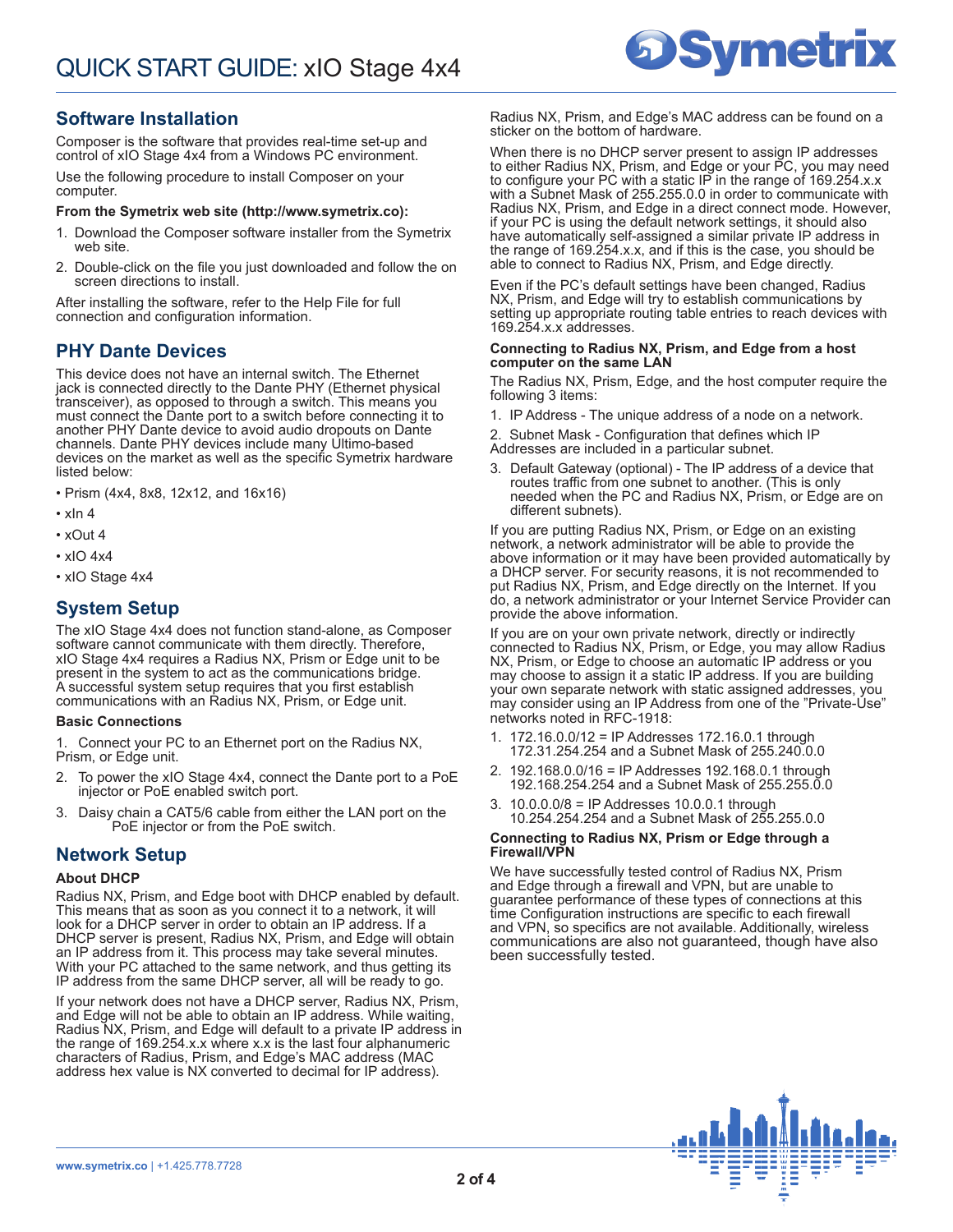## **Hardware Installation**

- 1. Connect CAT5/6 cable from a PoE injector or PoE enabled network switch to the Dante port of the xIO Stage 4x4.
- 2. Carefully place the xIO Stage 4x4 into an 8"x8"x4" electrical enclosure.
- 3. Fasten the 4 #10 screws with rubber washers to secure the xIO Stage 4x4 to the enclosure.



4. Locate the xIO Stage 4x4 using Symetrix Composer software.

### **Configuring IP Parameters**

### **Locating Radius NX, Prism, and Edge**



### **IP Configuration with Composer**

The Locate Hardware dialog will scan the network and list available units. Select the Radius NX, Prism, or Edge unit you wish to assign an IP address to and click the Properties

button. If you wish to assign Radius NX, Prism, or Edge a static IP address, select "Use the following IP address" and enter the appropriate IP Address, Subnet mask and Gateway. Click OK when finished. Now, back in the locate hardware dialog, ensure the Radius NX, Prism, or Edge device is selected and click "Select Hardware Unit" to use this Radius NX, Prism, or Edge hardware in your Site File. Close the Locate Hardware dialog.

### **Locating xIO Stage 4x4**





Once you have placed a Radius NX, Prism, or Edge in your Site File and located it, place xIO Stage 4x4 in your Site File and locate them in the same manner. The same three methods of activating the Locate Hardware dialog apply, but the dialog itself is much simpler.



| locate this unit over Dante.                            | Select a located and enabled DSP unit from the design to use to |                    |               |
|---------------------------------------------------------|-----------------------------------------------------------------|--------------------|---------------|
|                                                         | Radius NX 4x4: 'Radius NX 4x4-1' IP: 10.4.0.124                 |                    |               |
| Select an available hardware unit on the Dante network: |                                                                 |                    |               |
| Name                                                    | <b>Type</b>                                                     | <b>MAC Address</b> | Dante IP      |
| xIO-4x4-a01314                                          | xIO Stage 4x4                                                   | 00:1D:C1:A0:13:14  | 169:254:21:19 |
|                                                         |                                                                 |                    |               |
|                                                         |                                                                 |                    |               |
|                                                         |                                                                 |                    |               |
|                                                         |                                                                 |                    |               |
|                                                         |                                                                 |                    |               |
|                                                         |                                                                 |                    |               |
|                                                         |                                                                 |                    |               |
|                                                         |                                                                 |                    |               |
|                                                         |                                                                 |                    |               |

The Locate Hardware dialog will scan the selected Radius NX, Prism or Edge unit and list the xIO Stage 4x4 unit. Select the physical xIO Stage 4x4 unit you wish to use and click the Select Hardware Unit button.

# **Declaration of Conformity**

We, **Symetrix Incorporated**, 6408 216th St. SW, Mountlake Terrace, Washington, USA, declare under our sole responsibility that the product:

### **xIO Stage 4x4**

to which this declaration relates, is in conformity with the following standards:

### **UL 60065, cUL 60065, IEC 60065, FCC 15.109, FCC 15.109(g), FCC 15.107, EN 55032, EN 55103-2, EN 61000-3-3, EN 61000-3-2, ICES-003, RoHS.**

The technical construction file is maintained at:

**Symetrix, Inc.**

6408 216th St. SW

Mountlake Terrace, WA, 98043 USA

The authorized representative located within the European Community is:

### **World Marketing Associates**

P.O. Box 100

St. Austell, Cornwall, PL26 6YU, U.K. Date of issue: 07/29/2015 Place of issue: Mountlake Terrace, Washington, USA

Authorized signature:

 $\mathcal{M}_{\circ}$  ) (us)

**Mark Graham, CEO, Symetrix Incorporated.**